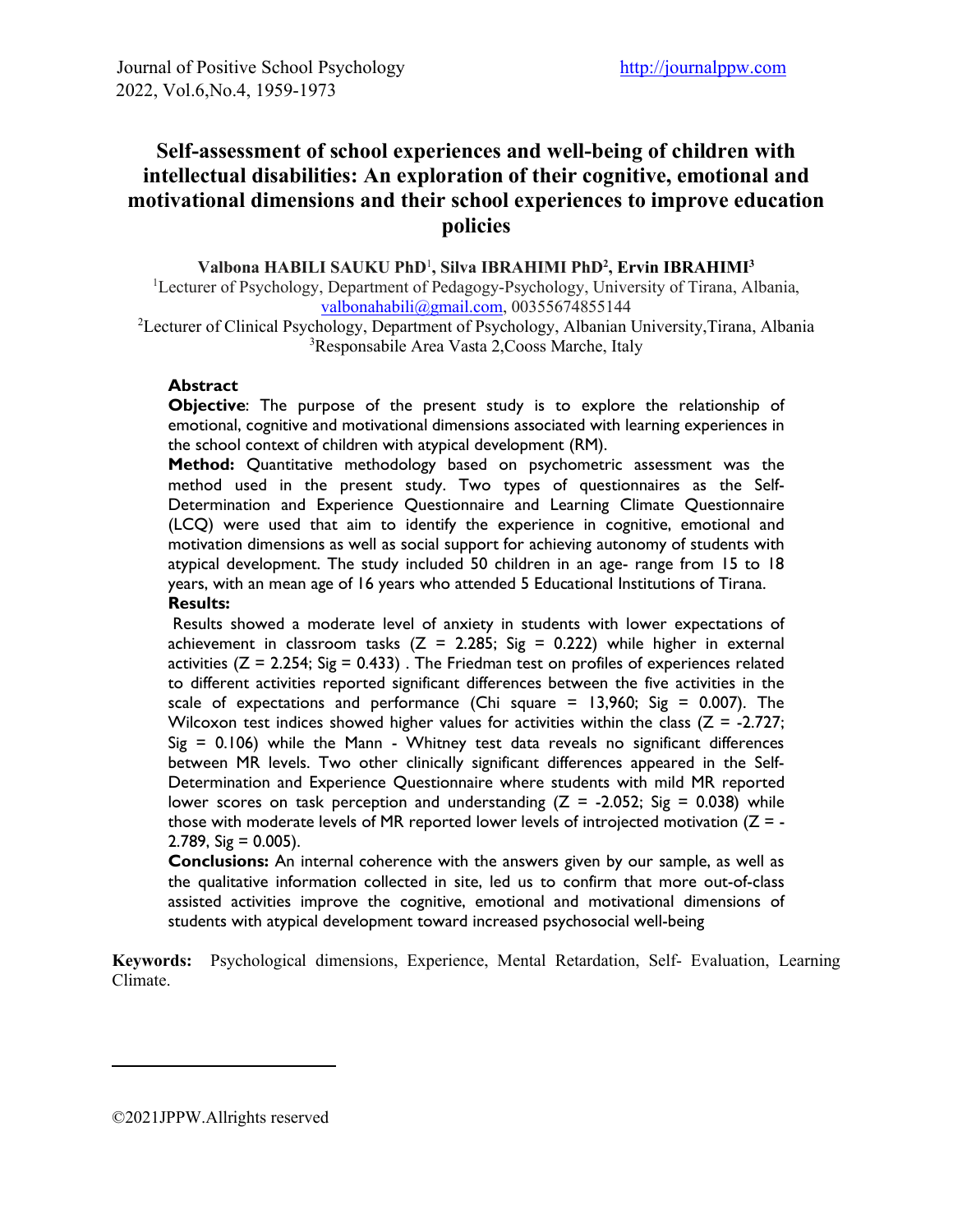# **Introduction**

In recent decades, attention has been paid to scientific study and finding the most effective forms of helping, well-being and quality of life of individuals, especially those with atypical development. The discipline of positive psychology, which is already either a reality in Albania and Kosovo, combines approaches to assessing subjective well-being that favor on the one hand the analysis of the dimensions of the experience of happiness and on the other hand promote the dimension of evaluation. Kahneman and Riis (1999) have pointed out the importance of the difference that both empirically and conceptually define the dimension of the welfare experience as the totality of transient states experienced in a given time interval. In the evaluative dimension the authors include the universal subjective assessment regarding the quality of life of the subject at the given moment.

These welfare study approaches rely mainly on the evaluation of objective indicators as in the professions related to psycho-social service the prevailing perspective is that which focuses on disease intervention and its general elements (Sala, 2004). Other researchers as Diener et al. (1997) noted the importance of assessing and quantifying the well-being of individuals, groups, and societies based on their subjective indicators as well as the individuals themselves who provide data on health state , satisfaction in different areas of life, their achieved results and future goals (Delle Fave, 2007).

The most significant issues of our daily life are related to healthy decision making and the level of psycho-physical well-being achievable depending on our priorities. Psychic definition of subjective indicators of well-being constructs the object of well-being in its extensive whole (Delle Fave, 2005). Therefore, it can be assessed anything that receives a subjective assessment of the person himself. Central constructs in this view are the satisfaction and reward for what may have been achieved in the past, hope and optimism in the future, and happiness and the

experience of well-being in the present through scientific instruments and methods (Seligman and Csikzentmihalyi, 2000; Hefferon and Boniwell , 2011). Researchers efforts to identify a positive and healthy experience can be classified into three main arguments: the positive experience of a given situation; the characteristics of a positive personality and the characteristics of the social and community context that can facilitate the understanding of well-being (Seligman & Csikzentmihalyi 2000). As hedonistic perspectives like that *eudaimone* is related to the affective dimension and the perception of experiences and situations that give pleasure (Kubovy, 1999).

# Eudaimonic Flourshing Construct

A well-articulated theoretical model that incorporates both the *hedonic and eudaimonic* views of well-being is the flourishing model (Keyes, 2007). The concept of prosperity is seen by the author as the most complete definition of subjective well-being and is characterized by 13 dimensions presented in the following table:

- two hedonic dimensions (perception of a positive affective state and satisfaction from personal life);

- six dimensions related to psychological wellbeing (self-acceptance, personal growth, having goals in life, perception of mastery of the environment, perception of autonomy and having positive interpersonal relationships);

- five dimensions of social well-being related to the best eudaimonia functions (social acceptance, social realization, social contribution, social coherence and social integration).

As it can be referred from the table below, an individual may be in a state of flourishing when he exhibits increased levels in at least one of the dimensions of emotional well-being and in at least one of the six dimensions of psychological and social welfare. In contrast, the condition of persons who exhibit low levels in the same dimension criteria is described by the author as "languishing", i.e., the highest degree of anxiety and disease sensation.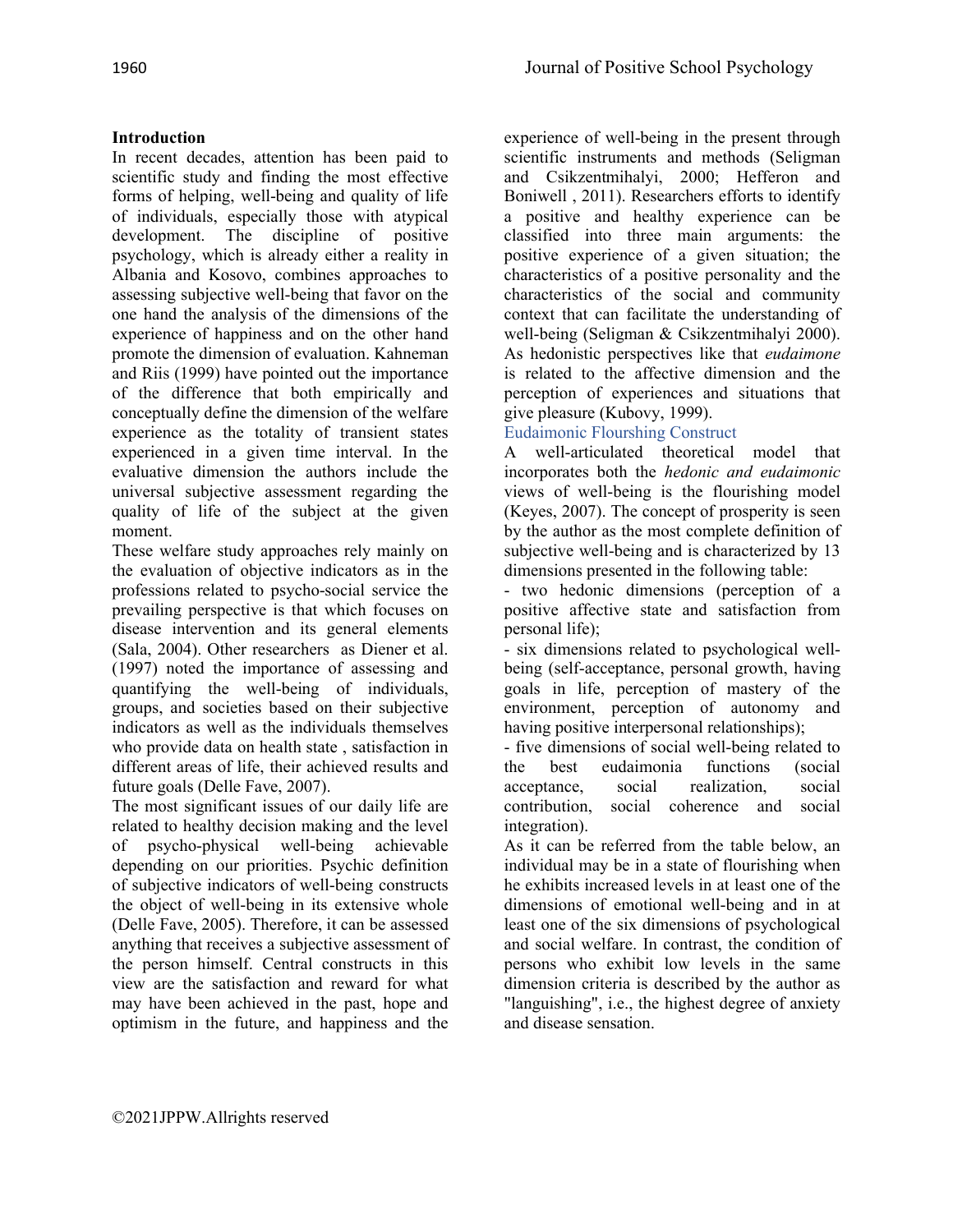|                              | <b>Dimension</b>           | <b>Individual Features</b>                                                                                                        |
|------------------------------|----------------------------|-----------------------------------------------------------------------------------------------------------------------------------|
| <b>Emotional Welfare</b>     | Positive affective state   | The person usually in a state of<br>joy, interest in life, in a good<br>happy,<br>mood,<br>calm<br>and<br>peaceful, full of life. |
|                              | Life Satisfaction          | Is habitually or widely satisfied<br>of one's life in general or to<br>specific life domains                                      |
| <b>Psychological Welfare</b> | Self-acceptance            | Has a positive attitude towards<br>himself,<br>accepts<br>himself,<br>appreciates most of his personal<br>characteristics.        |
|                              | Personal growth            | Seeks new challenges, is aware<br>of its potential, perceives a sense<br>of continuous development                                |
|                              | Life intentions            | Recognizes a direction and a<br>meaning in his own life.                                                                          |
|                              | Mastery of the environment | Practice his ability to select,<br>and<br>shape<br>the<br>manage<br>environment to adapt it to his<br>needs                       |
|                              | Autonomy                   |                                                                                                                                   |
|                              |                            | The<br>guided by<br>person is<br>personal standards and values<br>internal, socially accepted.                                    |
|                              | <b>Positive Relations</b>  | Owns, or is able to build,<br>intimate relationships<br>and trustworthy social networks.                                          |
| <b>Social Welfare</b>        | Social acceptance          | positive<br>Has<br>attitude,<br>a<br>acknowledges and                                                                             |
| ©2021JPPW.Allrights reserved |                            |                                                                                                                                   |

Tab. 1. Dimensioned of Flourishing according to Keyes (adapted from Keyes, 2007).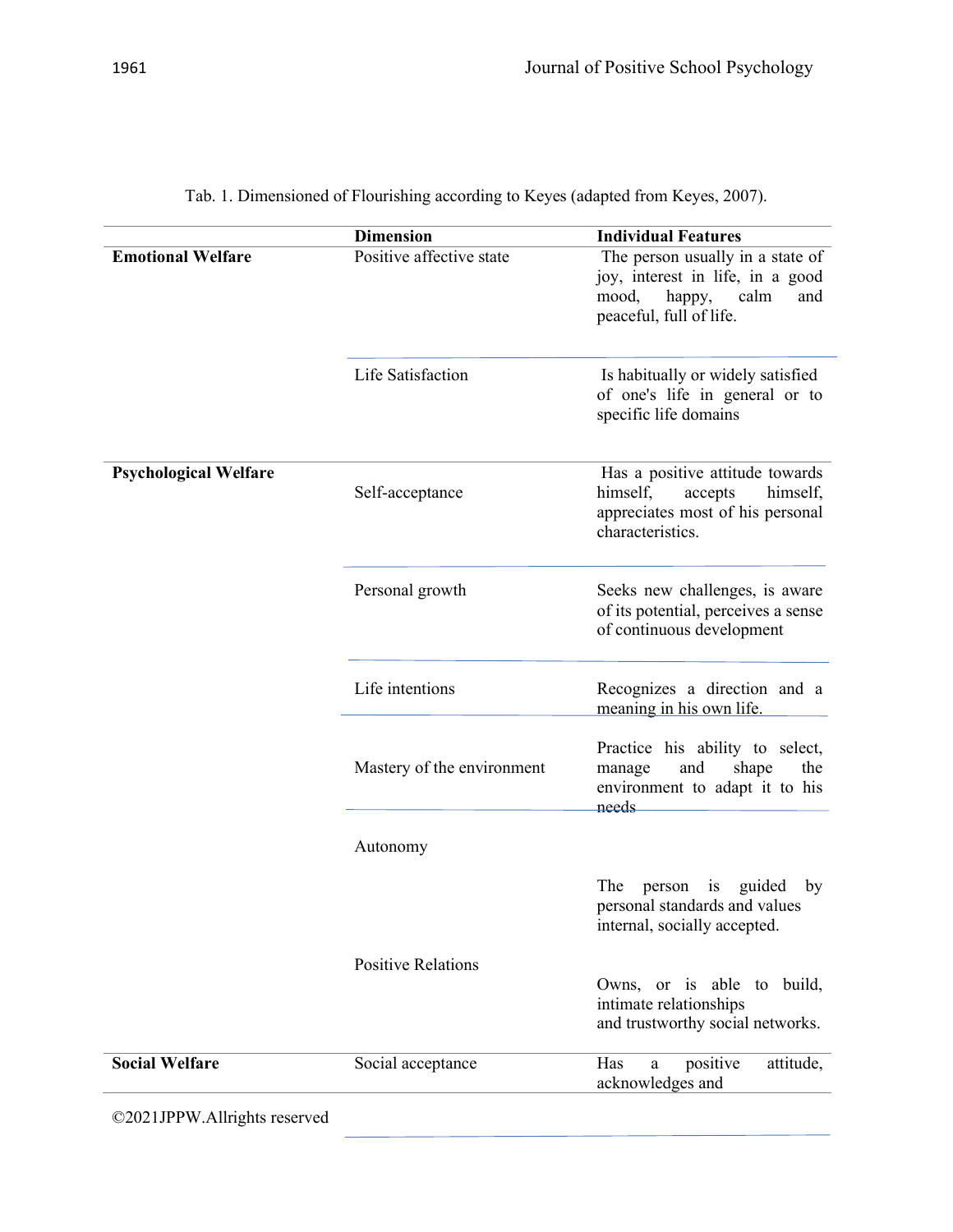|                     | accept human differences                                                                                                        |
|---------------------|---------------------------------------------------------------------------------------------------------------------------------|
| Social realization  | The person believes that people,<br>and societies<br>groups<br>can<br>positively evolve and grow.                               |
| Social contribution | The person sees his<br>daily<br>and<br>activities as useful<br>appreciated by society<br>and<br>others.                         |
| Social coherence    | The person is interested in<br>society and social life and finds<br>that they are sufficiently<br>understandable and meaningful |
| Social integration  |                                                                                                                                 |
|                     | The person feels that he belongs<br>to a community and has the<br>support of it.                                                |

An equally important line in this treatment is the analysis of the attributes of causality of the subject's own behavior and the behavior of others, based on Heider (1958) theory on the internal or external causes of the individual and persistent or unstable causes in certain times and situations. This tendency to explain success or failure depending on enduring attributes or "*attributive styles*" can be categorized into several main modalities such as strategic engagement style, depressive style, negative style, external dependency style and competent style (Ravazzolo, De Beni Moè, 2005).

In each of these styles, subjects can attribute causality to their own or others' competencies while maintaining a given psychological position. The authors have argued that in

©2021JPPW.Allrights reserved

students with learning difficulties and atypical development, the competence style is more prevalent because the subject tends to attribute success to his skills and the failure to the lack of these skills. This argument is also confirmed by the data of this study. Researchers have pointed out that there is an attributive connection between the state of persistent failure and the development of the so-called "learned impotence", a process originally described by Seligman (1975) to characterize the feeling of incompetence accompanied by self-expectation of failure and disengagement to change (De Beni & Moè; 2000).

Attributes are thus a milestone in learning and competence acquisition situations as they influence students' experiences and behaviors in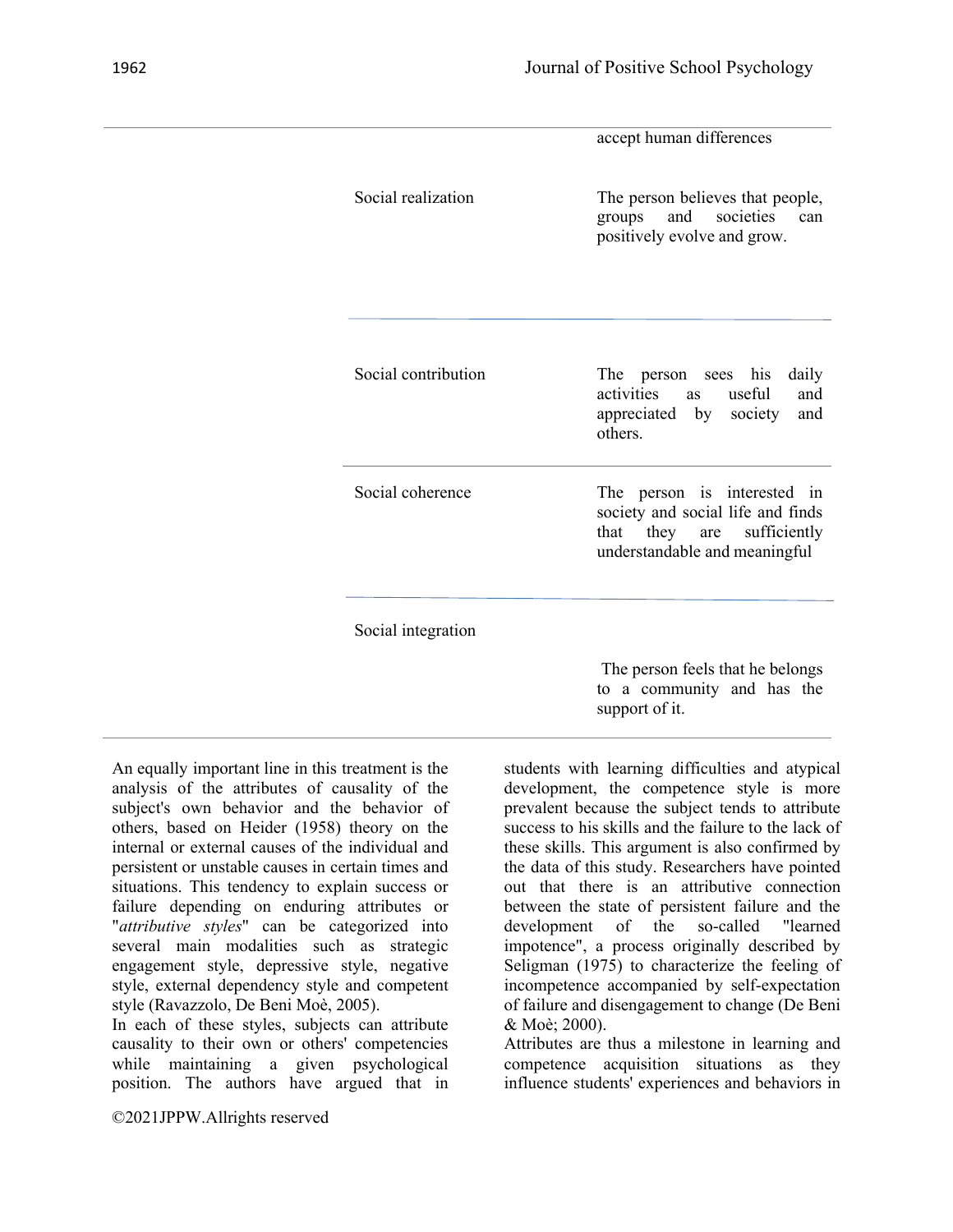completing tasks and performance. Attributive style influences emotional experiences, selfconfidence in abilities, feelings of shame about abilities perceived as lacking, satisfaction from commitment and success in performing tasks, or feelings of guilt if no competence is displayed, gratitude for support, or anger for not having and increase self-esteem when a task is achieved or frustration when efforts are not rewarded with the expected result (Weiner 1985; Bandura 1997; 2001). Maximum experience is achieved by increasing the level of concentration and satisfactory involvement in the activity, perception of control over the situation, intrinsic motivation and obtaining satisfaction derived from them. The Flow method, addressed in the present study, is in fact associated with daily activities that require active involvement and performing enjoyable activities (Delle Fave & Massimini 2004).

# **Intellectual disability and its connection to psychological welfare**

We can talk about intellectual disability when we refer to the noticeable manifestations of specific or universal cognitive deficits that can have various etiopathogenetic causes that can be described as "*mental retardation*". By the term Mental Retardation, DSM-IV-TR (American Psychiatric Association, 2000) describes a clinical condition characterized by belowaverage intellectual function, according to assessments scored by standardized IQ tests. This condition is associated with difficulty in maintaining a behavior appropriate to the standards associated with chronological age and cultural context. Cognitive deficit appears during the period of childhood or adolescence and determines the course of a person's development throughout life. Mental retardation can be classified today based on scores on a person's intellectual and social fitness tests on a scale ranging from mild to severe. The four typologies of MR include: mild MR (IQ from 55 to 70); moderate MR (IQ from 40 to 54); severe MR (IO from 25 to 39) and deep MR (IO  $\leq$ 25).

Various researchers have also associated the disorder with certain cognitive deficits such as selective attention deficits involving memory,

semantic categorization, and the use of certain information to solve problems (Hagen & Huntsman 1971; Davies, Sperber & McCauley 1981; Merrill & Bilsky 1990; Merrill 1990; Tomporowski & Hager 1992). Individuals with intellectual disabilities seem to learn mostly in "automatic" form and use the rules and forms obtained without intentional control without always adhering to tasks (Cocchi et al., 1994). For Ziegler et al. (1999) individuals with MR have lower mental responses than the predicted normal abilities of their chronological age, including specific cognitive deficits affecting this mental state. In his studies, the author opposed the tendency to attribute intrinsic cognitive problems to all individuals with MR without considering external influencing factors regarding it as a misunderstanding of the characteristics of this disorder (Ziegler & Balla, 1982; Ziegler & Hodapp, 1986, Ziegler & Bennett-Gates, 1999). From the analysis of motivational and personality influencing factors, Ziegler et al. (1999) described five main trends as: 1) Tendency for positive feedback; 2) Tendency of negative reaction; 3) Low expectations for success; 4) Tendency to be led from the outside; 5) No motivation for own abilities. These aspects of personality are influenced by the specific experiences lived by individuals with intellectual disabilities due to their cognitive deficits and environmental demands that are above their individual capabilities. The cognitive deficit limits themselves have a strong impact on the ability of children with MR to adapt and integrate in different life contexts. Various authors have studied the way in which individuals with acquired physical disabilities can find growth opportunities in their experience (Elliott, Kurylo and Rivera, 2002). This possibility depends on several interrelated factors such as healthy behavioral pattern or personality characteristics and the living environment and social context. This dynamic construct was described by researchers as "*psychological increase as a result of acquired disability*" (Elliott et al.2000). This model highlights the role of individual characteristics and differences such as acquired behaviors or personality traits and traits related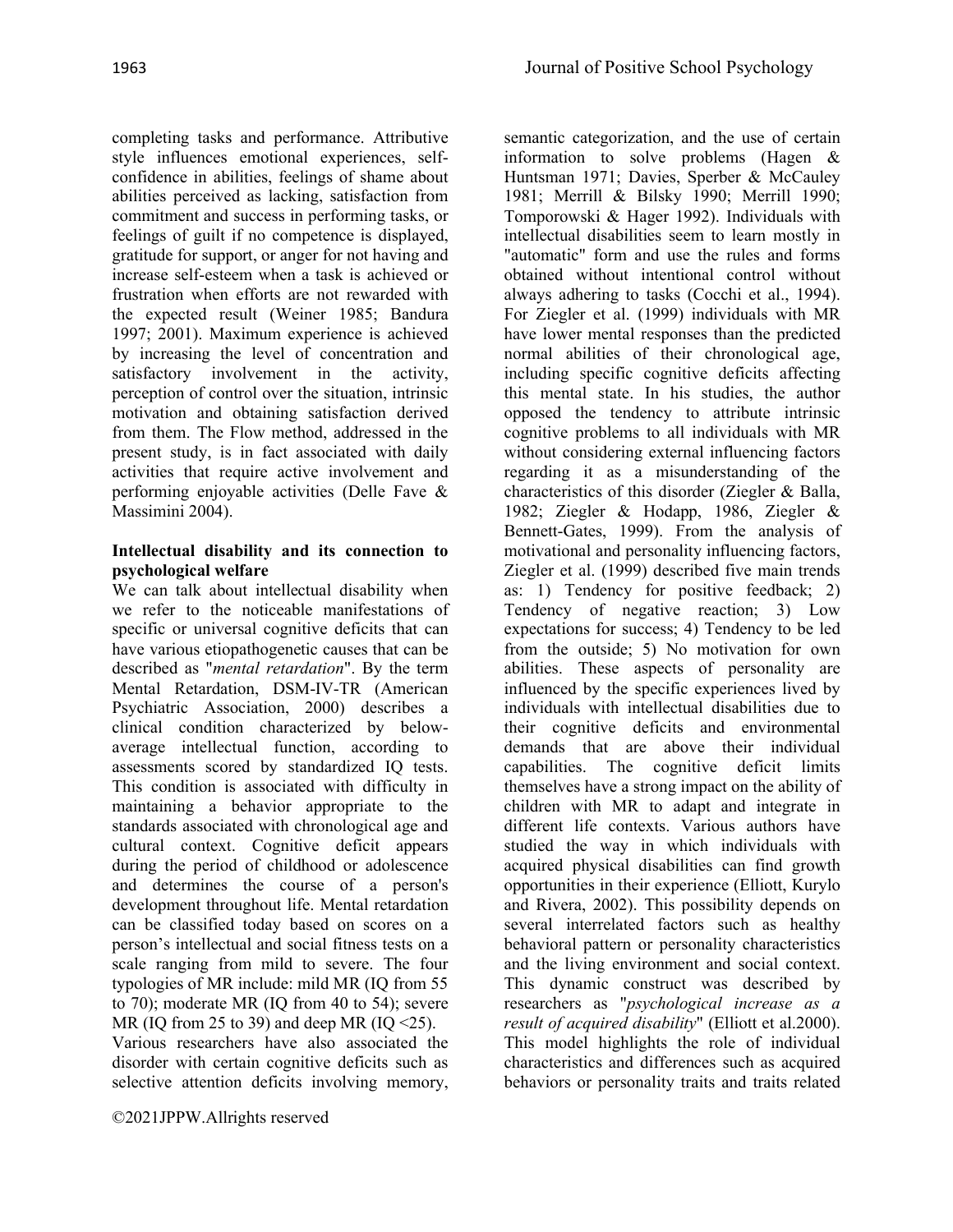to the environment and social context in which the individual lives which affect the way the disabled individual assesses his or her condition. The possibility of an adaptation is influenced first of all by the degree to which the disability interacts with the objectives and desires of the individual and by the form in which the latter processes his experience through certain positive symbolism. This elaboration of subjective experience has an impact on both elements of construct adaptability such as psychological well-being and physical health which mutually influence each other. Other research on quality of life has highlighted the "*disability paradox*" phenomenon of Albrecht and Devlieger (1999). **Method and Procedure**

# **Purpose**

The aim of the present study is to explore the relationship of emotional, cognitive and motivational dimensions associated with learning experiences in the school context adapted to Flow theory (Csikszentmihalyi, 1985, 2000) and Self-determination theory (Deci & Ryan, 1985; 2000; Ryan & Deci, 2000) as theoretical and methodological reference points. Materials and Procedures

Since the beginning of the present study, conducted during the 2019-2020, we aimed to develop an assessment tool that could be valid for professional uses in school and clinical psychology. instruments of this nature are intended to be used accurately and scientifically for students with atypical development and especially with MR. A grid called "*Competency Guide*" was created and made available to teaching staff, assistants, psychologists and students in an informative way, where the instruments used for the purposes of this study were selected. These instruments allowed us to explore the functioning of students' basic skills such as attention, memory, etc. and the competencies set in specific tasks and situations such as management of difficulties, group work, etc.

Assessment was done by completing forms and tabs on a five-level scale and creating a student functionality profile. These forms were distributed through email addresses given by consensus by participants for the purposes of

©2021JPPW.Allrights reserved

this study. This assessment approach through the "Guide of competencies" provides the "Guide of competencies" provides the opportunity to analyze the factors that favor the development of individual potentials in students with atypical development (Ryan et al. 2008). After receiving permission from the Education Directorates of the cities where the development of the study was determined, we created a list of representative schools. After compiling the list, we met with school principals where the purpose, process, innovations and main parameters of the research were explained.

A meeting was scheduled with the teaching staff where the project was explained and the importance it carried for the teacher and the leaders as leaders in the education system. After the approval of the teaching staff, psychologists and educators who would like to be participants, we asked for a second meeting with the parents to obtain their permission to work with the children outside of the official teaching hours. The administration of the process was carried out 7 days after the first meeting by e-mail for adult participants and at classroom schedules for students.

The educational institutions selected in the study referred to the purpose and basic methodology used in it.

After collection, data were encoded in SPSS version 26 program for descriptive analysis and non-parametric tests.

#### **Instruments**

For the purposes of this study, two types of questionnaires were used with the aim to research students' experience in cognitive, emotional and behavioral dimensions as well as social support for achieving autonomy of students with atypical development. Both assessment instruments were adapted to the specific characteristics of the atypical development of students with intellectual disabilities, as the sample-target of this study. The responses received were of the Likert scale response format on an ascending scale format ("*Not at all", "Little", "Enough" and "Very much*") that allows the processing and evaluation of the dimensions under consideration.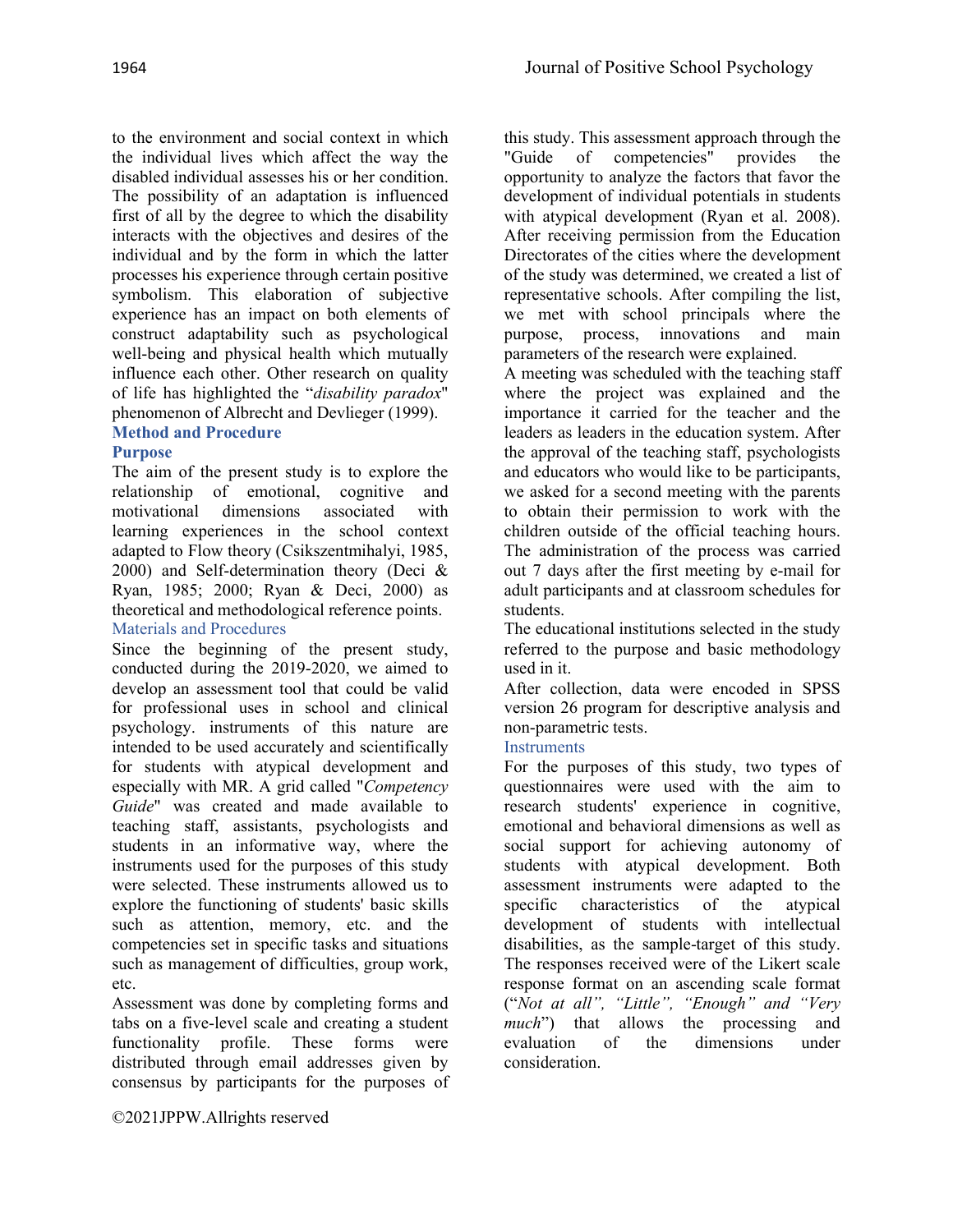In order to establish contact with students and facilitate psychological communication, we have added two open-ended questions, to gather certain information related to the motivational aspect.

The two instruments used include:

a. *Self-determination and Experience Questionnaire*.

This questionnaire consists of 18 separate items: 8 items for self-determination and 10 items for the characteristics of subjective experience while performing tasks. This combination was performed to obtain a more complete profile of the intended dimensions of the evaluation. The 8 items of self-determination research are taken from the Academic Self-Regulation Questionnaire for students with learning disabilities (Ryan & Connell, 1989). The original questionnaire consists of 17 arguments that explore the typology of motivation that encourages students to apply appropriate behaviors and have good school performance. The subject is asked to describe the form in which the typology of motivation in each item has influenced his or her behavior. For the purposes of the present research, 3 items were used for each type of motivation, the questions were translated and adapted into Albanian and simplified to be in line with the cognitive difficulties of the student participants in it. In our questionnaire the student was asked to show how much each type of motivation influenced the engagement in the tasks, through a 4-point response rate, as in the original questionnaire. Each answer gets a score from 1 to 4; the scores of each item are added to calculate the total scoring of each subscale (Internal motivation scale; Identified motivation scale; Introjected motivation scale and External motivation scale).

The remaining 10 items related to subjective experience were taken from "Flow Questionnaire" by Delle Fave & Massimini and Delle Fave (2000) and Bassi & Della Fave (2012). The original questionnaire includes 70 items, some with open answers while others with Likert scale responses from 0-8. The original questionnaire is further divided into three main sections with items describing the experience of Flow and the subjects being

©2021JPPW.Allrights reserved

interviewed, general items exploring the psychological characteristics of the respondent and of the "anti-flow" experiences, i.e. descriptions opposite to the optimal experience of the subject. For the purposes of this study, 10 closed-ended questions were taken that explore the psychological characteristics to develop the profile of experiences related to an activity. We have simplified the items in lexical and syntactic terminology to make them as understandable to our sample. In the 10 items included here the respondent is asked to indicate the extent to which the described emotions, thoughts and motivations have been characteristic of the subject's experience while performing the tasks. The response scoring rate is 4 points, the same used for the first questionnaire. The answers to the experience questionnaire are specifically analyzed.

b. *Learning Climate Questionnaire (LCQ)*

The original questionnaire consists of 15 items in the full version and the items in the short form with 7-point Likert scale answers. The questions explore the learner's ability to perceive the support of teachers and educators to ensure the autonomy of students with atypical development. As the authors themselves argued, the questionnaire is appropriate depending on the specific learning context. For the purposes of this study, the abbreviated form items were used, translated and adapted in the Albanian language and scored with the same evaluation score of 4 points as in the previous questionnaire. The answer "Not at all" is scored with 1 point, "Little" with 2 points, "Enough" with 3 points and "Very much" with 4 points. The calculation of the total scoring was performed by the average scoring between items that represents in this line the level of perceived support for autonomy.

# *Administration of Questionnaires*

The administration of the questionnaires of this study was carried out according to the suggestions of Finlay and Lyons, who argue that in individuals with intellectual disabilities the administration of self-reporting, unlike the general population, to complete an assessment form where the easiest and understandable way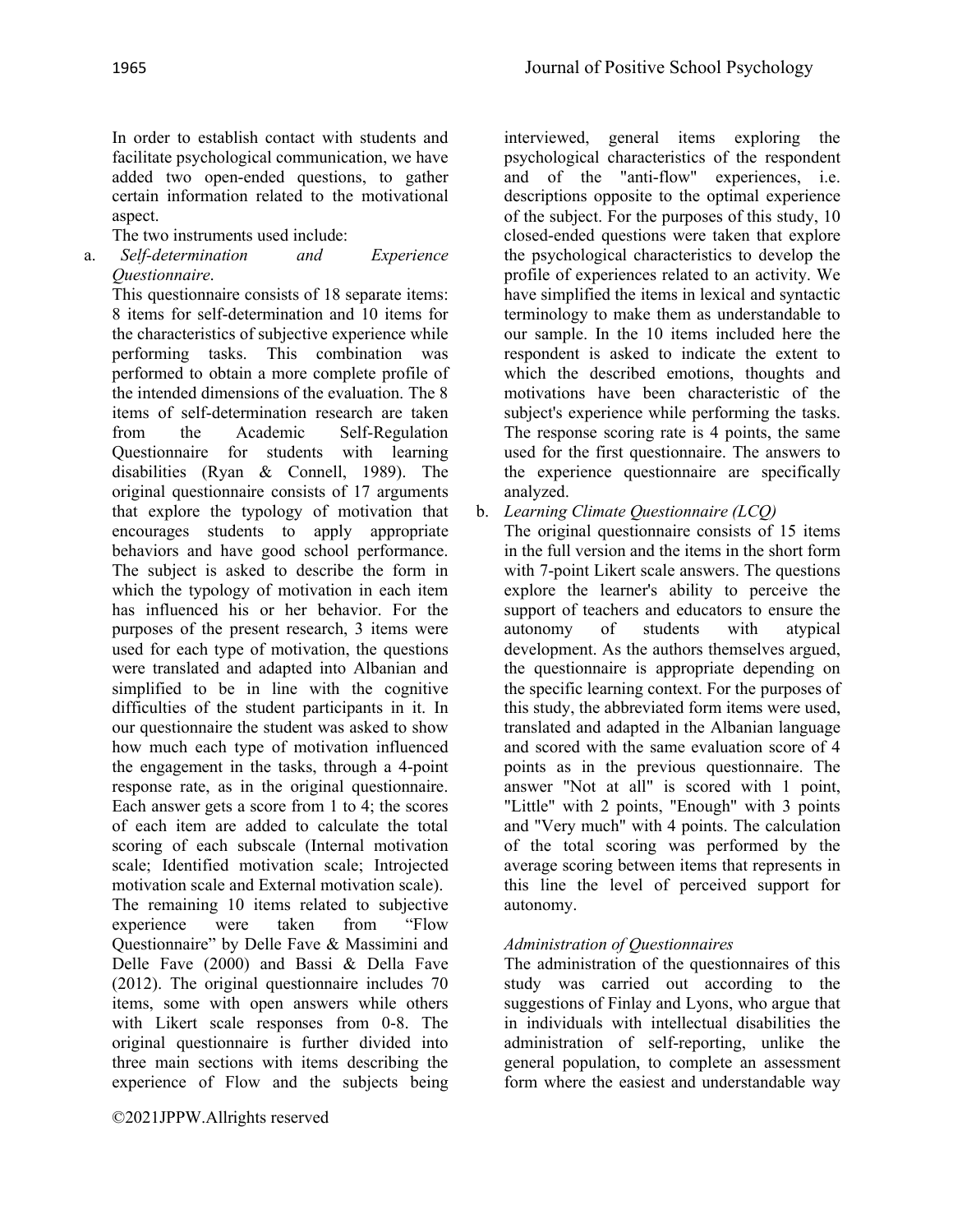should to be used for the individual with this developmental problem (Finlay & Lyons, 2001). Sample

This present research included 50 children in an age range from 15 to 18 years old, with an average age of 16 years old who attended 5 Educational Institutions of the city of Tirana: 10 students from the 9-year school "Edith Durham"; 10 students from the high school "Petro Nini Luarasi"; 10 students from "Ismail Qemali" high school; 10 students from "Qemal Stafa" high school and 10 students from "Sami Frashëri" high school. The selection of schools was made based on data from the Institute for Educational Development (EDI) of Albania and the Tirana Education Office (DAR Tirana) for the territorial distribution of students with atypical development for the 2019-2020. Selection distribution was performed evenly to maintain data balance. Parents of students with intellectual disabilities were contacted through cooperation with School Directorates and through an Informed Consent form, which explained the objectives of the study and gave parental approval for student participation in the study. Subjects included in the study exhibit an intellectual disability that specifically consists of: 25% with borderline cognitive state; 40% with light MR; 25% with moderate MR and 10% with severe MR. Each subject was asked to compile both questionnaires with a total of 100 questionnaires.

# *Criteria of analysis*

To analyze the internal consistency of the experience and disposal questionnaires, the Tab. Descriptive statistics for the Self-determination questionnaire (range btw 2-8) in school activities

Cronbach Alfa index was calculated on the scores obtained from each subject in the completed questionnaires. For the items section of the Self-Regulation Questionnaire, the scoring calculation was performed according to the standard modalities defined by the authors themselves. Through the Mann Whitney test we estimated the differences between the variables of the subjects' experience. The Wilcoxon test was used to understand changes in learning patterns. Non-parametric tests are appropriate for this study given the lack of a more representative sample and the difficulty of accessing data with them.

# **Results**

The analysis of the following data was performed after assessing the specific weight of the variable sub-scales in relation to motivation, engagement and involvement as well as the individual differences in the responses of students with MR.

As can be seen from the following analytical tables and statistics, in relation to the four typologies of motivation analyzed appear on average higher values in the degree of intrinsic and identified motivation that represent the typologies of motivation that are better integrated. Mean levels of introjected motivation are intermediate levels to the response rate, while external motivation carries lower levels than other scaling typologies. SD values in the range from 1,485 to 2.00 indicate a sufficient and discreet dispersion regarding the data collected.

| . |  | $- - - -$ |                                                                                                                      |
|---|--|-----------|----------------------------------------------------------------------------------------------------------------------|
|   |  |           |                                                                                                                      |
|   |  |           | $\mu$ rad. Descriptive statistics for the Self-determination questionnaire (range of $\mu$ 2-8) in school activities |

| <b>Subscale</b>   | Mean | <b>SD</b> | <b>Minimun</b> | <b>Maximum</b> |
|-------------------|------|-----------|----------------|----------------|
| intrinsic         | 5.96 | 2.00      | 2.00           | 8.00           |
| motivation        |      |           |                |                |
| <b>Identified</b> | 6.00 | 1.50      | 3.00           | 8.00           |
| motivation        |      |           |                |                |
| Introjected       | 4.98 | 1.485     | 2.00           | 8.00           |
| motivation        |      |           |                |                |
| <b>External</b>   | 4.00 | 2.00      | 2.00           | 8.00           |
| motivation        |      |           |                |                |

The following table show descriptive data on the degree of teacher engagement of students with

atypical development. Data on teachers 'responses on students' engagement in the tasks

©2021JPPW.Allrights reserved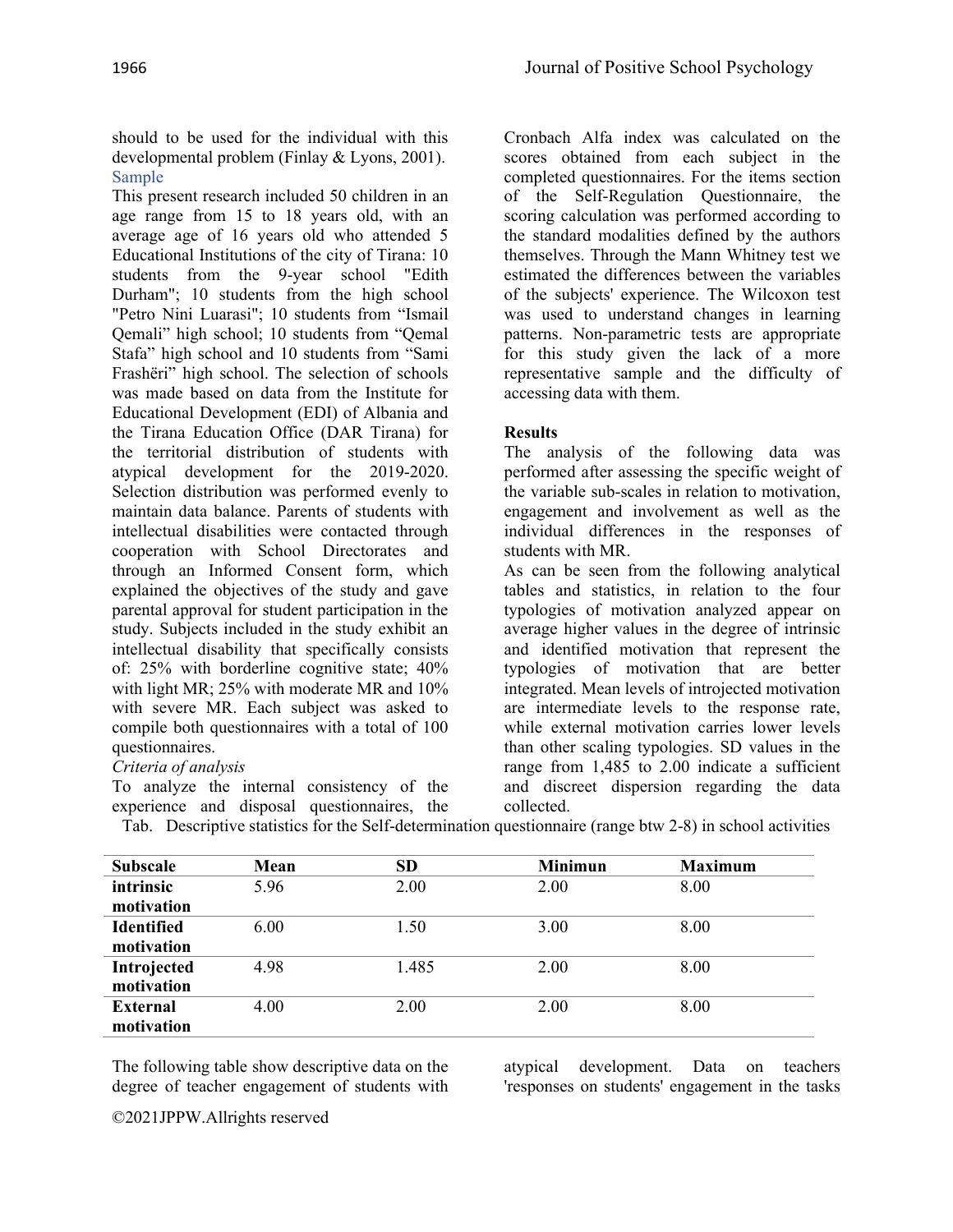| they have to perform reveal a good degree of                                                            | deviation shows sufficiently discreet dispersion |
|---------------------------------------------------------------------------------------------------------|--------------------------------------------------|
| commitment $(M = 19)$ while the standard                                                                | data for the collected data (SD = $17.9$ ).      |
| Tab. Descriptive statistics for the subscale of Commitment observed by the teacher (range btw 6 -24) in |                                                  |
| school activities                                                                                       |                                                  |

|         |          | <b>SVIIVOI AUGUVILLO</b>                  |        |
|---------|----------|-------------------------------------------|--------|
| Mean    | эv       | $\overline{\phantom{a}}$<br><b>INIMUM</b> | axımum |
| 10<br>ᅸ | $\Omega$ |                                           | ∠⊣     |

The Mann Whitney test was used to analyze differences in students' responses on intrinsic motivation and expectations of academic achievement. The data showed a moderate level of anxiety in students with lower expectations of achievement in classroom tasks  $(Z = 2.285; Sig)$  $= 0.222$ ) while higher in out-of-class activities  $(Z = 2.254; Sig = 0.433)$ . The data are coherent with those argued by Flow Theory for the link between perception and the ability to respond to task demands, anxiety levels in-class activities and the inclusion of satisfaction in extracurricular activities. These data have emerged stronger and prevail in the cognitive aspects of activities within the classroom. Outof-class activities are involved in the emotional and motivational aspects. These results are also in line with the literature suggestions of Delle Fave et al (2005; 2011) who argue the influence of experience on creative activities.

The Friedman test on profiles of experiences related to in-class or out-of-class activities reported significant differences between the five activities in the scale of expectations and performance (Chi square =  $13,960$ ; Sig =  $0.007$ ), for the degree of intrinsic motivation (Chi square  $= 27,919$ ; Sig  $= 0.000$ ), for the degree of external motivation (Chi square =  $10,659$ ; Sig = 0.031) and perceived levels of anxiety (Chi square = 24,681; Sig = 0.000). Even in the subscale of involvement and engagement in student tasks, completed by teachers, Friedman indices appear different from activity profiles (Chi square =  $13.509$ ; Sig = 0.009).

Other identified and introjected motivation scales showed no significant differences in Wilcoxon post-hoc tests. In the calculation of the indices, the modalities provided by the literature were followed to divide the nominal value of alpha (0.05) for the number of resultants and as a critical point of specific weight of static importance we selected 0.05.

©2021JPPW.Allrights reserved

According to this analysis, we were able to decipher these data: students exhibited higher performance expectations in out-of-class activities  $(Z = -2.456; Sig = 0.001)$ , in frontal lesions  $(Z = -3.00; Sig = 0.003)$  and motor activities  $(Z = -3.014; Sig = 0.000)$ . Intrinsic motivation for classroom activities has shown higher results  $(Z = -3.401; Sig = 0.001)$  than other logical activities while motor activities (Z  $=$  - 3.001; Sig  $= 0.001$ ) are also high along with other activities. These data are in line with our expectations on the various motivational stimuli of productive activities in students with atypical development.

In terms of external motivation, the indices are higher in cognitive and logical activities  $(Z = -$ 3.004;  $Sig = 0.003$ ). Thus, the students of this study sample, have a perception to make greater efforts in logical activities when they are encouraged by educators and teachers than when they are motivated only internally.

To assess the presence of significant differences between the two typologies of activities, inside and outside the classroom, we used the Wilcoxon test. The data showed higher values in activities within the class  $(Z = -2.727; Sig =$ 0.106).

The Mann-Whitney test was used to understand the differences between MR levels on their competencies to accomplish the tasks. Data did not show significant differences between mild and moderate MR levels that had the highest scores on the LCQ questionnaire regarding task performance (Sig  $\leq 0.05$ ). The highest difficulties of cognitive nature were characterized in the group with severe MR which consequently did not show any impact on the cognitive, emotional and motivational dimensions involved in fulfilling the tasks.

Two other clinically significant differences appeared in the Self-Determination and Experience Questionnaire where students with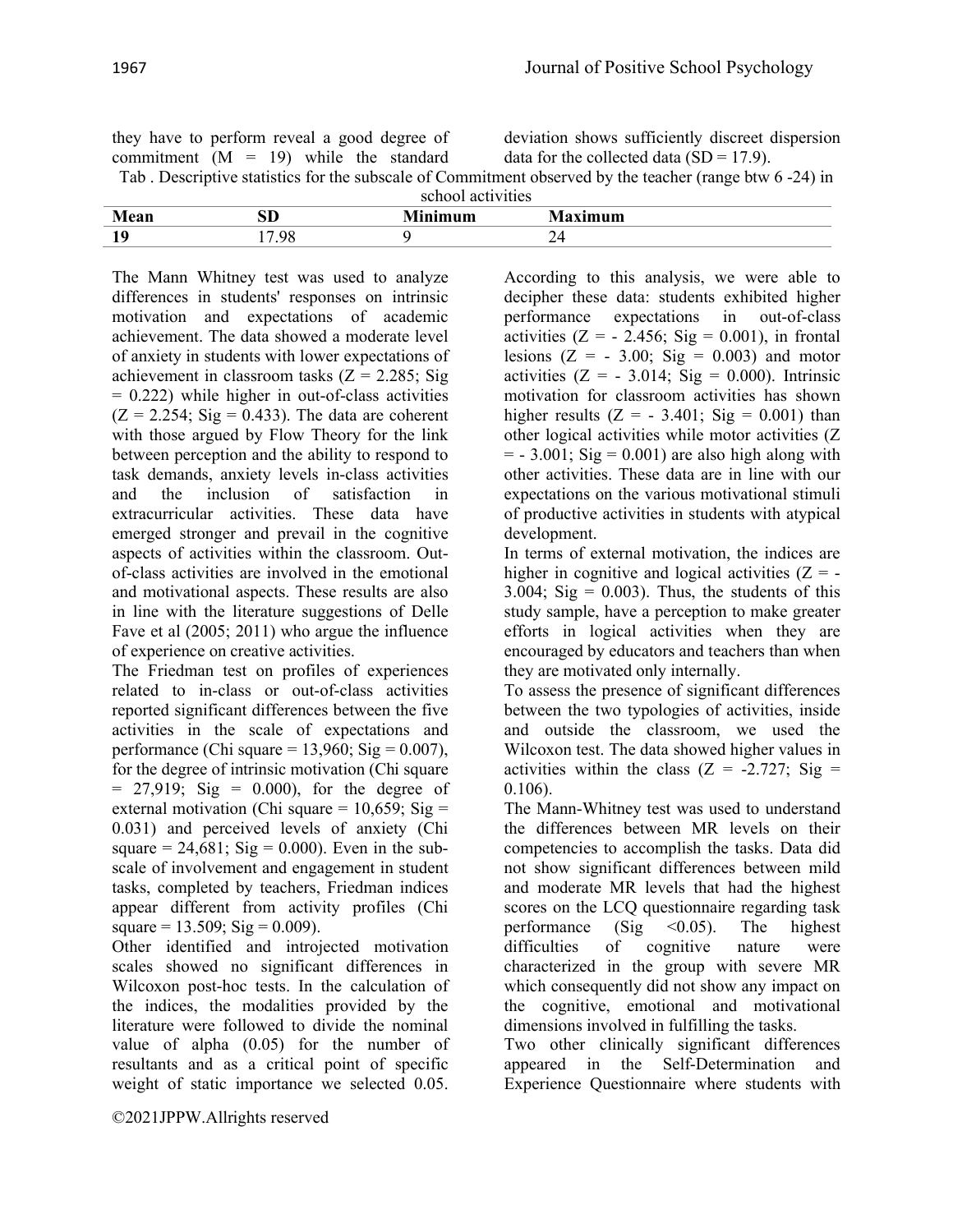mild MR reported lower scores on task perception and understanding  $(Z = -2.052; Sig =$ 0.038) while those with MR moderate reported lower levels of introjected motivation  $(Z = -$ 2.789,  $\text{Sig} = 0.005$ ). It can be said therefore, that students with mild intellectual disabilities are more aware of their difficulties in completing tasks while those with higher cognitive difficulties have tendencies of introjected motivation and lower adaptability. These data are in line with the studies of Ziegler et al. (1999) according to whom, when faced with logical and math tasks, students with moderate level of MR are more focused on external motivation and approval of others than on the full understanding of the problem and its real solution.

Regarding the analysis of teacher evaluation for engagement in activities, the data show lower indices in motor activities  $(Z = -2.901; Sig =$ 0.002) while the highest performance was evaluated in out-of-class activities  $(Z = -3.001)$ ;  $Sig = 0.003$ ). This means that students are more involved in creative and leisure activities than those valued by their teachers in other teaching contexts. Teachers also reported that students with atypical development exhibit great difficulty in performing cognitive and logical exercises in addition to other activities.

The Kruskal-Wallis test confirmed clinically significant differences between groups with different MR severity levels in all scales and sub-scales of the used questionnaires.

| Tab. Results of the Kruskal Wallis test for comparing groups with low, medium or high levels of |             |  |  |
|-------------------------------------------------------------------------------------------------|-------------|--|--|
|                                                                                                 | performance |  |  |

| <b>Subscale</b>              | <b>Kruskal Wallis Test</b> |        |  |
|------------------------------|----------------------------|--------|--|
| <b>Success expectations</b>  | Chi Square                 | 17.346 |  |
|                              | Significance               | .632   |  |
| intrinsic motivation         | Chi Square                 | 4.42   |  |
|                              | Significance               | .576   |  |
| <b>Identified motivation</b> | Chi Square                 | 4.895  |  |
|                              | Significance               | .543   |  |
| Introjected motivation       | Chi Square                 | 13.00  |  |
|                              | Significance               | .0001  |  |
| <b>External motivation</b>   | Chi Square                 | 16.00  |  |
|                              | Significance               | .0001  |  |

More specifically in the expectations for success  $(r = .632; p < 0.05)$ , intrinsic motivation  $(r = .$ 576; p  $\leq 0.05$ ) and identified motivation (r =. 543;  $p \leq 0.05$ ) students have shown a commitment and involvement higher in terms of significance than in the other two typologies of motivation.

The results are also consistent with literature on the strong connection between improved performance and high levels of emotional wellbeing, task motivation, and success.

#### **Discussion**

Collected results in the study, in coherence with the answers given by our sample, as well as the

©2021JPPW.Allrights reserved

qualitative information that experience in relation to the cases has given us, led us to confirm that the customized instruments used for this study are suitable for the dimensions of subjective experience in the sample of students with intellectual disabilities. The answers given by this sample are coherent with the literature reviews and especially with Flow theory in the correlations of cognitive, emotional and motivational dimensions and the relationship between expectations of performance and involvement of students'. It is also clinically important how the factor of integration and inclusion of students as a group in a task promotes their engagement and reduces anxiety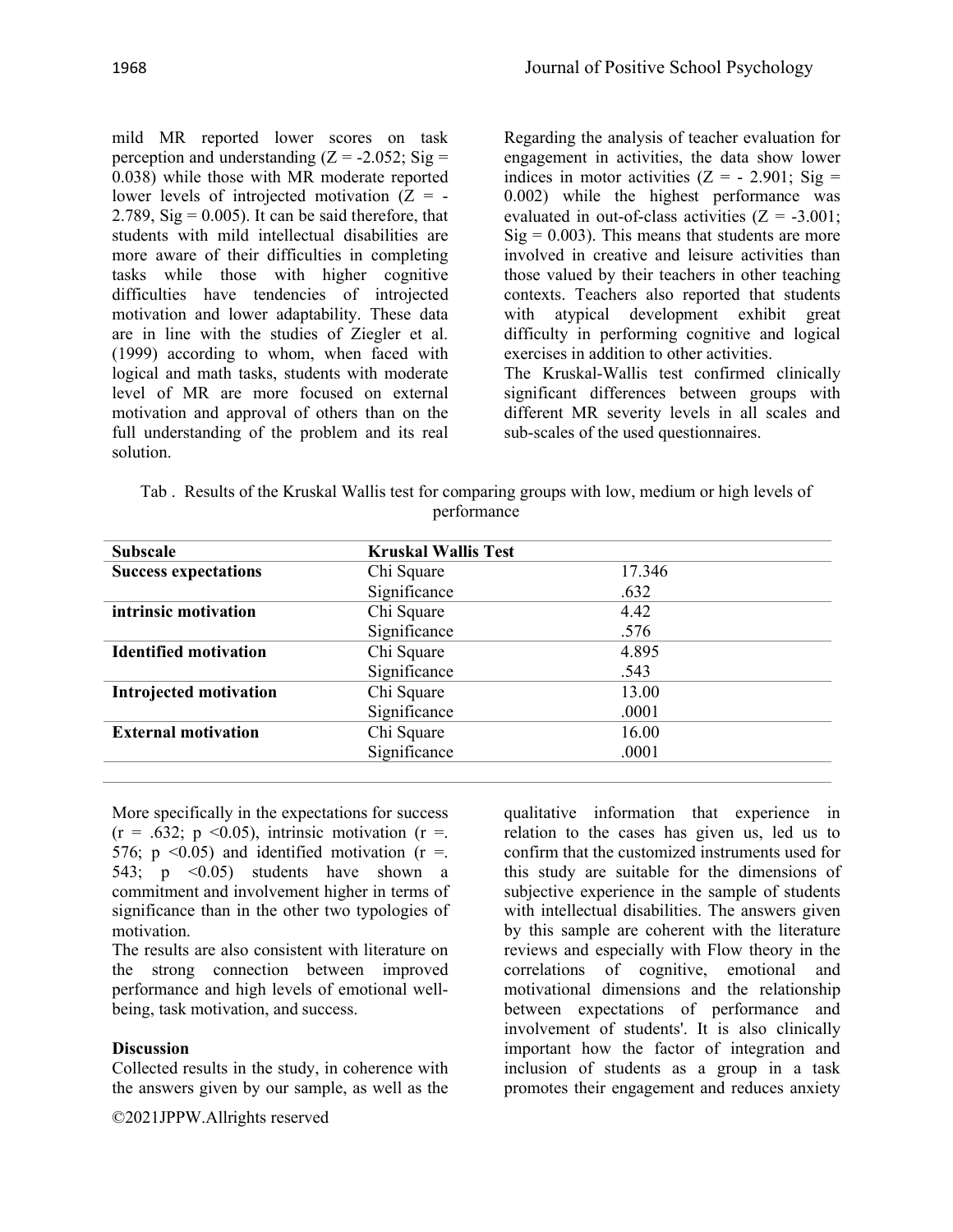levels while performing tasks. It was also revealed how the characteristics of the experience during these activities were similar to the experiences of pleasure and commitment that occur during the creative leisure activities at school.

It can be understood that leisure activities outside the classroom affect students' perceptions and promote self-determination and well-being. In terms of emotional dimensions, an important finding that is consistent with Flow theory showed that there are higher levels of anxiety in students with lower expectations of success. In its entirety, the present study allowed us to verify the appropriateness of the research instruments used to understand the dimensions of experience in subjects with intellectual disabilities, excluding cases of severe MR. Analysis of cross-group differences with different levels of MR severity showed how good understanding of intellectual functions does not have a strong impact on the evaluation dimensions of experience. Assessing the typologies of school activities allowed us to deepen our observations about the characteristics, cognitive, emotional, and motivational dimensions of the student's subjective experience. From the observations of descriptive statistics and differences of experience profiles related to the five types of activities studied, differences between learning situations emerged. Exercises of cognitive and logical character have shown changes of clinical significance along with other activities; students with atypical development see themselves as less competent and anxious when they have to perform activities of cognitive nature. From the point of view of the motivational elements researched, it was observed how activities within the classroom are expected by students with less commitment and intrinsic satisfaction. The data collected in the study are coherent with the expectations predicted by Flow theory for the relationship between perceived ability, engagement, and emotional, cognitive, motivational, and experiential characteristics. As shown by our results, if the student perceives the required task as easier and more creative, he or she is more likely to have a stronger

©2021JPPW.Allrights reserved

commitment and inner satisfaction than when this perception is done for a more difficult task as those of logical and mathematical typology. An interesting finding of this study was the relationship between perception of boredom and the development of competencies and skills in fulfilling a task. Boredom levels, in fact, were higher when the task was considered more demanding compared to the student's perceived abilities. This data is also in line with literature analyzes that have argued for a more quantitative reading of the Flow experience model (Delle Fave, Massimini, Bassi, 2011).

To facilitate the analysis, competency values were divided into three different levels of distance from the subjective mean. The data showed a general tendency for the experience to deteriorate with changing conditions between levels, a tendency similar to what studies have described as "*learned impotence*", i.e., the expectation of failure and inability to do something to cope with the situation causes disengagement from a certain activity, which can be further aggravated if it is in conditions of reinforcement. This data is also congruent with literature reviews, where studies on the dynamics of transitions between affective states can characterize learning activity (D'Mello & Graesser; 2012).

If the individual who is in the process of learning, if confronted with contradictions, anomalies, discordances or obstacles to his objectives experiences a state of cognitive imbalance. Failure to restore this balance can develop a state of frustration, which if not addressed in time, leads to boredom of experiencing the feeling of occasional failure.

The demand on teachers to assess student performance in activities inside and outside the classroom allowed us to assess the relationship between this indicator and self-assessment of well-being. The data collected from the crossgroup differences test with performance levels show a congruence between teachers 'assessment and students' experience reflected on their success expectations and competencies in the face of tasks of different natures. The crossitem analysis in the LCQ questionnaire and the dimensions of the experience self-assessment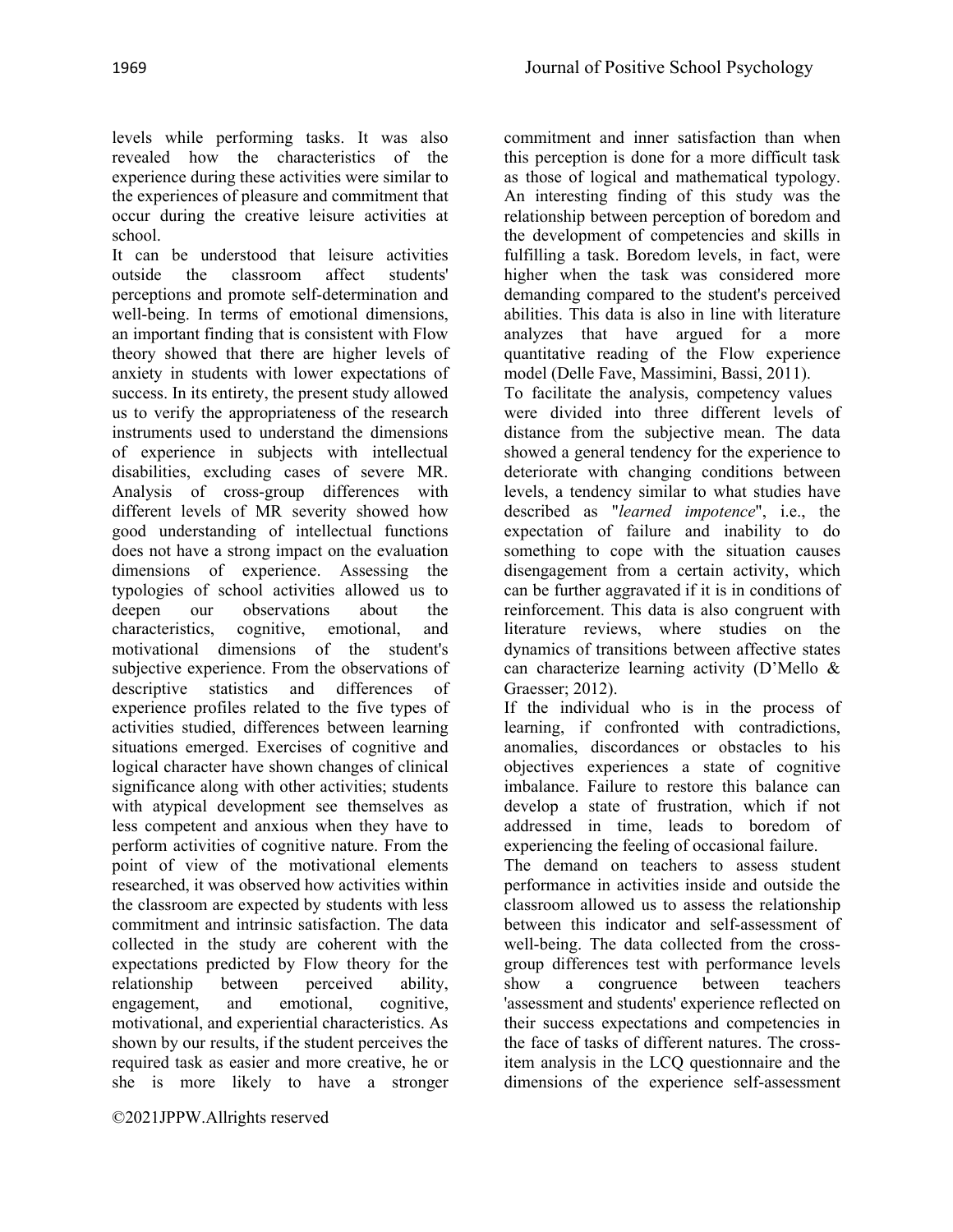and the analysis of the difference of the variables between the groups with different scores in the LCQ, allowed us to explore the relationships between the dimensions and subjective characteristics of school experiences. Results showed that in applied school activities within the classroom is revealed a reduced ability of the student to focus and motivation in solving tasks. The perception by the student that in performing his activities will be a supportive context for his needs for autonomy and wellbeing, will increase the levels of motivation and active involvement of the student in coping with certain tasks or situations of school life.

# Conclusion

In the present research we made an attempt to explore in a new perspective of psychology the sense of well-being depending on the selfassessment of students with atypical development. Our main objective was to understand this dimension of child welfare through protocols and instruments of targeted research for students with intellectual disabilities. Another objective related to the assessment of the course of subjective experiences, motivation and performance of students with MR. Throughout this study we looked at the analysis of the influence of cognitive, emotional and motivational factors on subjective experiences in persons with cognitive deficits.

Research of this nature is still underdeveloped in the Albanian psychological context. The shortcomings of these genuine studies have brought a limit to the full analysis and review of the contextual literature. It is thus very important not only to encourage more direct study for this group of children but also to foster research models, specific research methods to study the experiences of students with intellectual disabilities in the tasks to be completed and tailored psychoeducational strategies to fill the gaps that probably leave room for prejudice for this population group. In the present research we focused on the study of emotional, cognitive and motivational dimensions and learning experiences in the school context according to Flow theory (Csikszentmihalyi, 1975, 2000) and self-assessment theory (Deci & Ryan, 1985;

2000; Ryan & Deci, 2000) as theoretical and methodological reference points. The data collected in the study sample showed that the perception of activities as less engaging than can be afforded by children with atypical development actually have higher indices of motivation, engagement, positive affective state as opposed to the initial assumption put on this category of children. These data are also coherent with the literature reviews on everyday experience (Delle Fave, Massimini e Bassi, 2012) and the variables of affective states in the learning process (Graesser & D'Mello, 2012).

From the analysis of the results of our study, the activities performed in the classroom were differentiated from those outside the classroom through the models of experience included in them. In both activity typologies addressed in this study there was a correlation between the responses collected in our sample and the data reported in the literature on creative activities (Bassi & Delle Fave, 2012).

These data are especially important for the motivational aspects of the tasks as in the activities inside the classroom the levels of engagement, involvement and control of the situation are not related to the integrative stimulation of motivation while in the out-ofclass activities and creative activities this level of involvement and integration is high. Differences of clinical significance emerged in the analysis of certain competencies in classroom work such as cognitive-logical skills and practical out-of-class activities. As shown either in the literature, the biggest problem encountered in these cases of students with intellectual disabilities is the development of motivation styles that is oriented to avoid failure rather than finding solutions. Although out-ofclass activities for students with atypical development, activities of leisure time are more structured, they allow people with intellectual disabilities to experience positive experiences and psychosomatic well-being, essential also for their social integration. The data collected are coherent with the literature reviews on the interrelationships between dimensions of motivation, learning conditions, coping with anxiety and worry in task solving.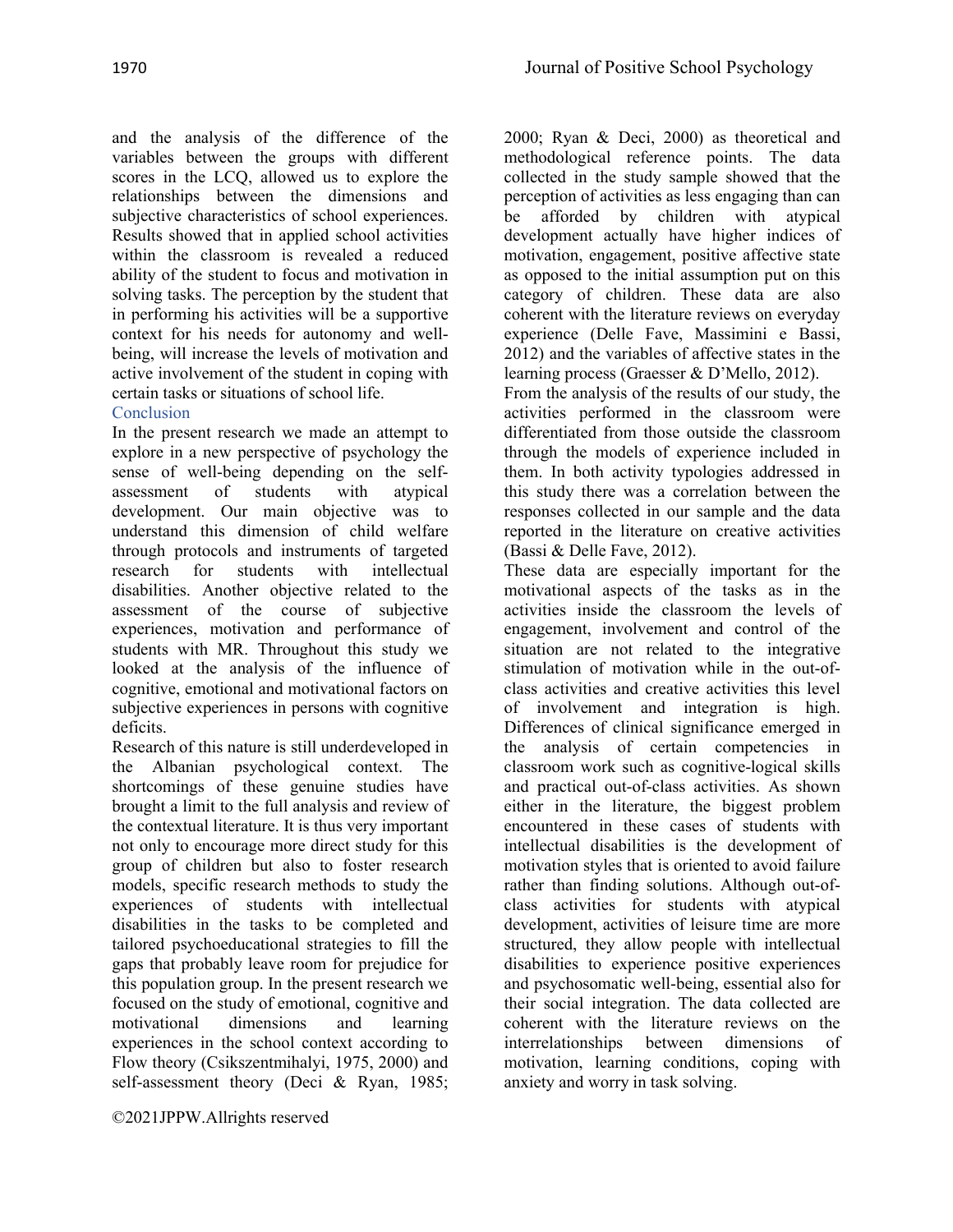Significant data were also collected from performance assessments provided by teachers; the data in this study were congruent between what was referred by teachers and what was described by students about their expectations for success and related experiences. me to. The data showed, as confirmed by the literature, a strong link between performance in activities and higher levels of emotional and motivational well-being.

#### **References**

- 1. Albrecht, G.L., Devlieger, P.J. (1999). The disability paradox: high quality of life against all odds. Social Science & Medicine, 48 (8), 977-88
- 2. American Psychiatric Association. (2000). Diagnostic and statistical manual of mental disorders - 4th edition Text Revision. American Psychiatric Press. Washington, DC. Ed. Italiana: Masson: Milano. 2002)
- 3. Bandura, A. (1977). Self-efficacy: toward a unifying theory of behavior change. Psychological review, 84 (2), 191-215
- 4. Bandura, A. (2000). Autoefficacia: teoria e applicazioni. Trento: Erikson
- 5. Bandura, A. (2001). Guida alla costruzione delle scale di autoefficacia. In Caprara, G.V. (a cura di). La valutazione dell'autoefficacia. Costrutti e strumenti. (pp. 15-34). Trento: Erickson
- 6. Bassi, M. & Delle Fave, A. (2012). Optimal experience and self-determination at school: Joining perspectives. Motivation and Emotion, 36, 425-438.
- 7. Cocchi, M., Balestrini, M., Dell' Oro, M. & Talpone, U. (1994), Vocational-Guidance of Young Disabled People - Applying New Instruments, Saggi-Neuropsicologia Infantile Psicopedagogia Riabilitazione, 20  $(1), 53-59$
- 8. Csikzentmihalyi, M. (1975;2000). Beyond boredom and anxiety. Jossey-Bass: San Francisco.
- 9. Csikszentmihalyi, M. & Massimini, F. (1985). On the psychological selection of

biocultural information. New Ideas in Psychology, 3 (2), 115-138.

- 10. Davies, D., Sperber, R.D. & McCauley, C. (1981). Intelligence-related differences in semantic processing speed, Journal of experimental child psychology, 31 (3), 387- 402
- 11. De Beni, R. & Moè, A. (2000). Motivazione e apprendimento. Il Mulino: Bologna
- 12. Deci, E. L., & Ryan, R. M. (1985). Intrinsic motivation and self-determination in human behavior. Plenum: New York.
- 13. Deci, E. L., & Ryan, R. M. (2000). The "what" and "why" of goal pursuits: Human needs and the self-determination of behavior. Psychological Inquiry, 11, 227- 268.
- 14. Delle Fave, A. (2007) Introduzione. Le dimensioni soggettive del benessere e la psicologia positiva. In: La condivisione del benessere. Il contributo della Psicologia Positiva. Delle Fave, A. (a cura di). Franco Angeli: Milan
- 15. Delle Fave, A. (2007). La condivisione del benessere. Il contributo della psicologia positiva. Franco Angeli: Milano
- 16. Delle Fave, A. (2005). Inquadramento generale e prospettive della Psicologia Positiva. Società italiana di psicologia positiva Consulted online on

[www.psicologiapositiva.it.](http://www.psicologiapositiva.it/)

- 17. Delle Fave, A. (2006). Selezione psicologica ed esperienza ottimale: applicazioni ed implicazioni transculturali. Passaggi. Rivista italiana delle scienze transculturali, 11, 35-54.
- 18. Delle Fave, A. & Massimini, F. (2005). The investigation of optimal experience and apathy. Developmental and psychosocial implications. European Psychologist, 10 (4), 264-274.
- 19. Delle Fave, A., Massimini, F. & Bassi, M. (2011). Psychological Selection and Optimal Experience Across Cultures: Social Empowerment through Personal Growth. Springer: Berlin.

©2021JPPW.Allrights reserved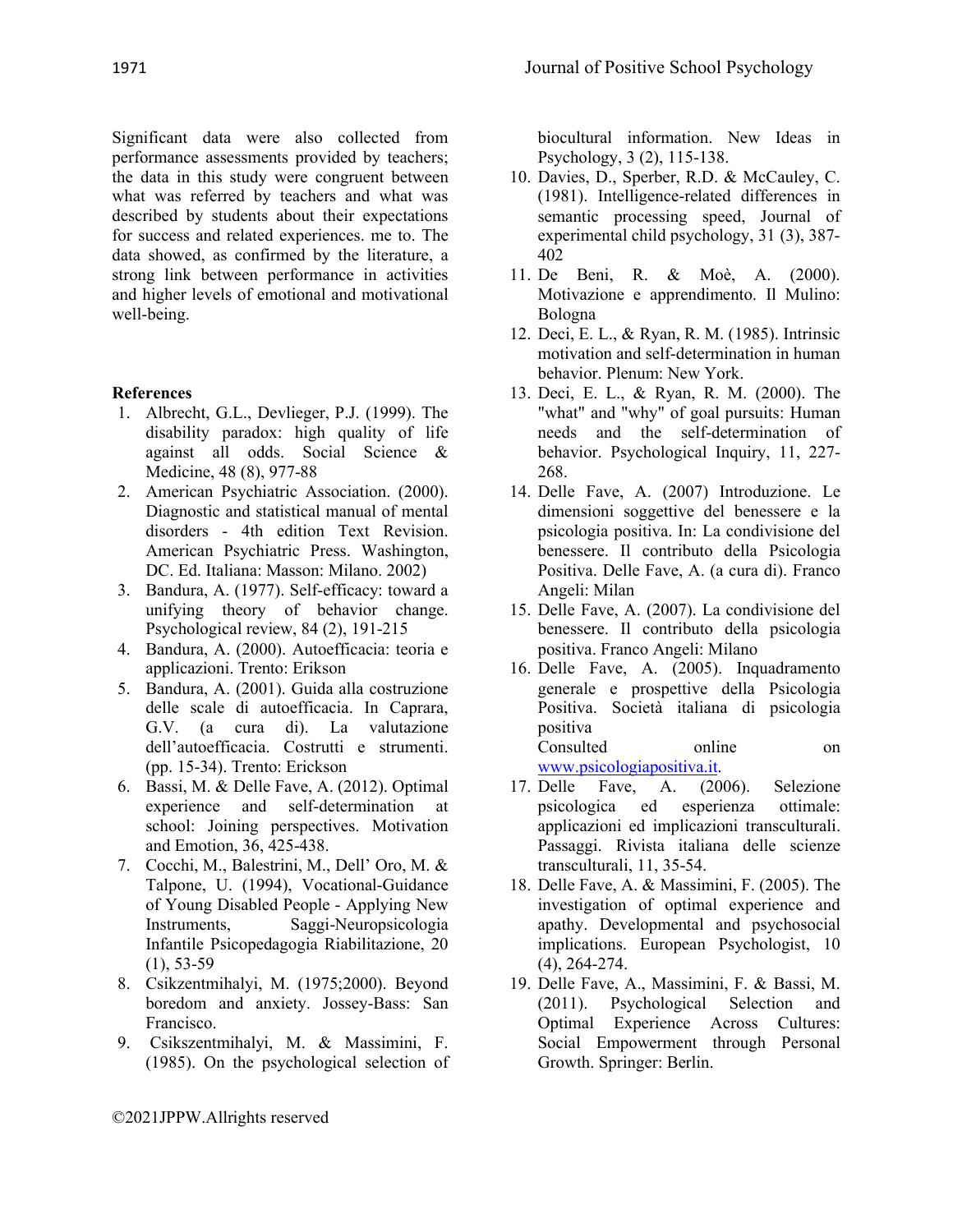- 20. Diener, E. & Suh, E. (1997). Measuring quality of life: economic, social, and subjective indicators. Social Indicators Research, 40, 189-216.
- 21. Elliott, T. R., Kurylo, M., & Rivera, P. (2002). Positive Growth Following Acquired Physical Disability. In Snyder, C. R., Lopez, Shane J. (Eds). Handbook of positive psychology. (pp. 687-698). Oxford University Press: New York
- 22. Finlay, W.M.L., Lyons, E. (2001). Methodological issues in interviewing and using self-report questionnaires with people with mental retardation. Psychological Assessment.
- 23. Graesser, A. C., & D'Mello, S. (2012). Emotions during the learning of difficult material. In B. H. Ross (Ed.), *The psychology of learning and motivation* (pp. 183–225). Elsevier Academic Press. [https://doi.org/10.1016/B978-0-12-](https://psycnet.apa.org/doi/10.1016/B978-0-12-394293-7.00005-4) [394293-7.00005-4](https://psycnet.apa.org/doi/10.1016/B978-0-12-394293-7.00005-4)
- 24. Hagen, J.W. & Huntsman, N.J. (1971). Selective attention in mental retardates, Developmental psychology, 5 (1), 151-160
- 25. Hefferon, K. & Boniwell, I. (2011) Positive Psychology. Theory, research and applications. McGraw-Hill International: New York
- 26. Heider, F. (1958). Psicologia delle relazioni interpersonali. Il mulino: Bologna
- 27. Kahneman, D. & Riis, J. (2005). Living, and thinking about it: two perspective on life. In Huppert, F. Keverne, B. e Baylis, N. (a cura di). The science of well-being, (pag. 285-306). Oxford University Press: Oxford.
- 28. Keyes, C. L. M. (2007). Promoting and Protecting Mental Health as Flourishing. A Complementary Strategy for Improving National Mental Health. American Psychologist, 62 (2), 95-108.
- 29. Kubovi, M. (1999). On the pleasures of the Mind. In Kahneman, D., Diener, E.,

©2021JPPW.Allrights reserved

Schwarz, N. (eds.) Well-Being: The Foundations of Hedonic Psychology. Russell Sage Foundation: New York.

- 30. Massimini F, Csikszentmihalyi M, Carli M. (1987). The monitoring of optimal experience. A tool for psychiatric rehabilitation. Journal of Nervous & Mental Disease, 175 (9), 545-549.
- 31. Massimini, F. & Delle Fave, A. (2000). Individual development in a bio-cultural perspective. American Psychologist, 55, 124-133.
- 32. Merrill, E.C. (1990), Attentional Resource Allocation and Mental Retardation. In International Review of Research in Mental Retardation, Bray, N. W. (ed.), (pp. 51- 88). Academic Press
- 33. Merrill, E.C. & Bilsky, L.H. (1990), Individual differences in the representation of sentences in memory, American Journal of Mental Retardation, 95 (1), 68-76
- 34. Ravazzolo, C., De Beni, R., Moè, A. (2005). Stili attributivi motivazionali. Percorsi per migliorare le capacità di apprendimento in bambini dai 4 agli 11 anni. Erickson: Trento.
- 35. Ryan, R.M. & Connell, J.P. (1989). Perceived locus of causality and internalization: Examining reasons for acting in two domains, Journal of personality and social psychology, 57, 749- 761
- 36. Ryan, R. M., & Deci, E. L. (2000). Selfdetermination theory and the facilitation of intrinsic motivation, social development, and well-being. American Psychologist, 55, 68-78.
- 37. Ryan, R.M. Huta V & Deci E.L. (2008). Living well: a self determination theory perspective on eudaimonia. Journal of Happiness Studies, 9, 139-170